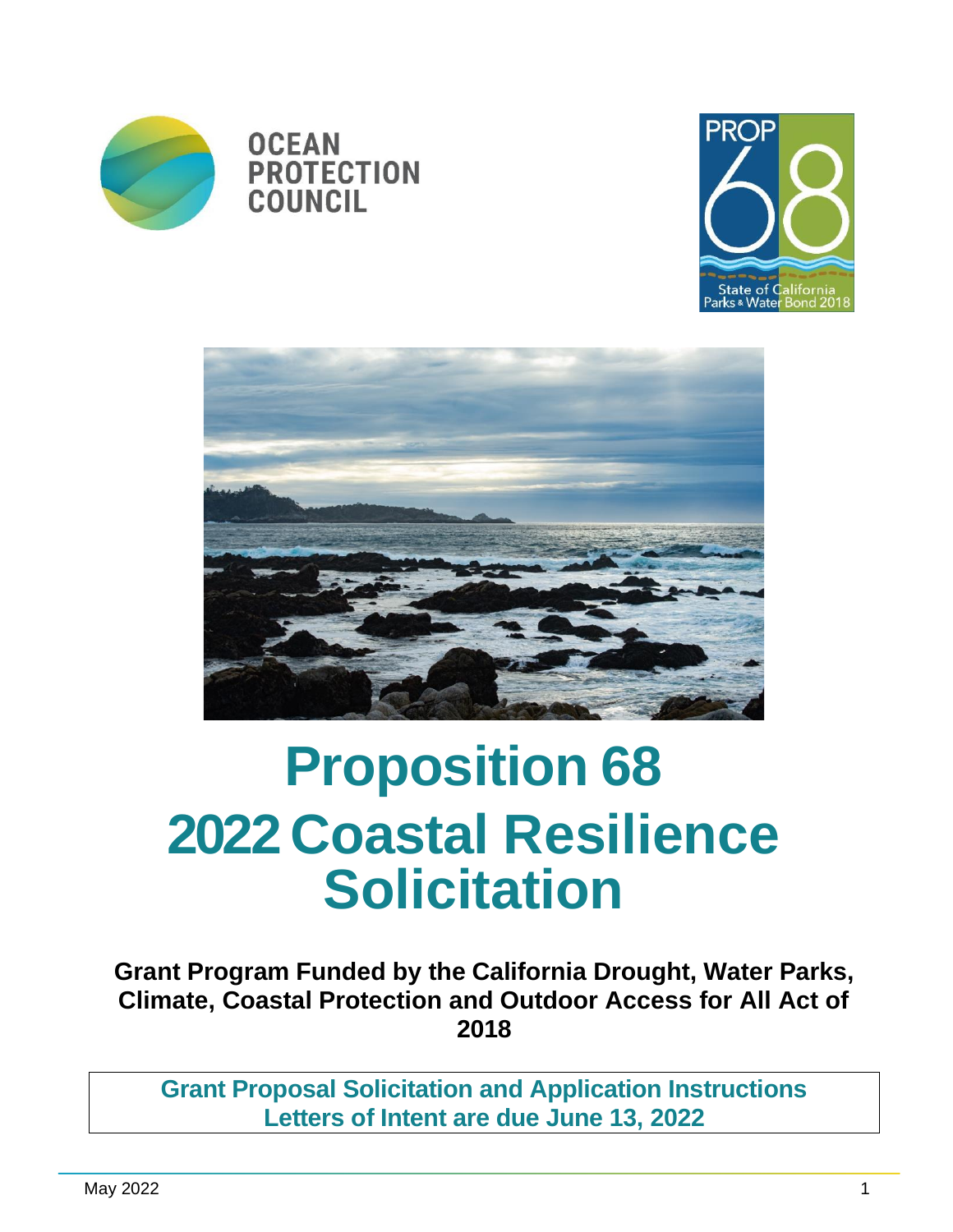# **Contents**

| $\mathbf{L}$ |  |  |
|--------------|--|--|
|              |  |  |
|              |  |  |
| II. .        |  |  |
|              |  |  |
|              |  |  |
|              |  |  |
| III.         |  |  |
|              |  |  |
|              |  |  |
|              |  |  |
|              |  |  |
|              |  |  |
|              |  |  |
|              |  |  |

**Email Address** 

prop68@resources.ca.gov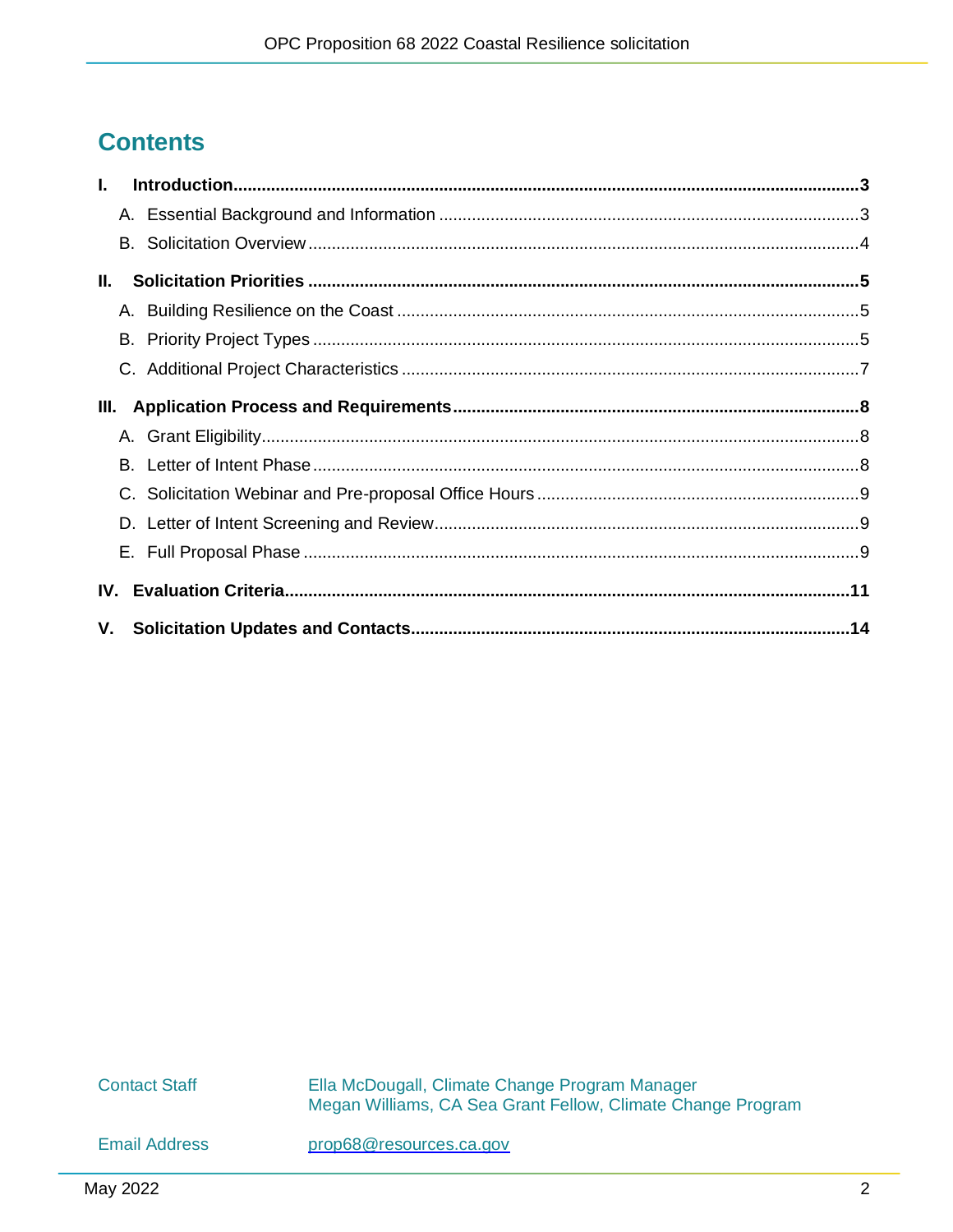# <span id="page-2-0"></span>**I. Introduction**

## <span id="page-2-1"></span>A. Essential Background and Information

The California Ocean Protection Council (OPC) protects California's coast and ocean by advancing innovative, science-based policy and management, making strategic investments, and catalyzing action through partnerships and collaboration. OPC's vision is to ensure healthy, resilient and productive ocean and coastal ecosystems for the benefit of current and future generations. OPC is committed to ensuring that policy and management decisions affecting California's ocean and coastal resources are based on the best available science.

The California Drought, Water, Parks, Climate, Coastal Protection and Outdoor Access for All Act of 2018 (Proposition 68 or "Prop 68") was approved by voters in June 2018. Funding from Prop 68 is intended to support projects that provide Californians with access to safe natural spaces and to continue investments in the state's diverse ecosystems to ensure high quality of life for all Californians. Funding is also intended to support greening urban areas to mitigate the effects of climate change and pollution, and to protect and restore the state's natural resources for the benefit and enjoyment of future generations.

Chapter 10 of Prop 68 allocated \$21.2 million to OPC for a competitive grant program for projects that assist coastal communities, including those reliant on commercial fisheries, with adaptation to climate change. Climate adaptation projects may address ocean acidification, sea level rise, or habitat restoration and protection. In 2020, OPC ran a solicitation for coastal resilience projects. 15 projects were selected for funding, totaling \$8,056,761 distributed. The remaining balance of Prop 68 funds available to support projects is **\$9,553,239**. OPC intends to expend the remainder of these funds through this solicitation. In addition, Prop 68 requires that at least 15 percent of the funds provided to OPC be allocated to projects that serve severely disadvantaged communities (\$1,088,776 for this round).

OPC also anticipates receiving additional general funds through the [Governor's Climate Budget.](https://www.ebudget.ca.gov/2022-23/pdf/BudgetSummary/ClimateChange.pdf) This solicitation intends to also use these funds, as appropriate, to support this solicitation. Funding and timeline for all projects as part of this solicitation are dependent on this funding appropriation.

OPC approved the Prop 68 Grant Guidelines (Grant Guidelines) on May 23, 2019, which are available on the OPC Prop 68 [webpage.](https://www.opc.ca.gov/prop-68-funding/) The Grant Guidelines establish the high-level process and criteria that OPC uses to solicit competitive applications, evaluate and select proposals, and distribute awards using Prop 68 funds. The Grant Guidelines include:

- Broad OPC Priorities for Prop 68 grant funding;
- Eligible grantee organizations;
- Eligible project types;
- Grant application review and evaluation processes;
- Scoring criteria;
- Additional grant requirements; and
- Important appendices, including Prop 68 Chapter 9 and 10 language on OPC appropriations and Prop 68 term definitions.

The OPC Prop 68 [webpage](https://www.opc.ca.gov/prop-68-funding/) [\(https://www.opc.ca.gov/prop-68-funding/\)](https://www.opc.ca.gov/prop-68-funding/) includes additional important resources for applicants to use as they develop their projects.

*Please review the [Grant Guidelines](http://www.opc.ca.gov/webmaster/_media_library/2019/06/OPC-Prop-68-Grant-Guidelines_FINAL.pdf), this Grant Proposal Solicitation, and the Key [Documents](#page-4-3) called out below very carefully and thoroughly before proceeding with the grant application process.*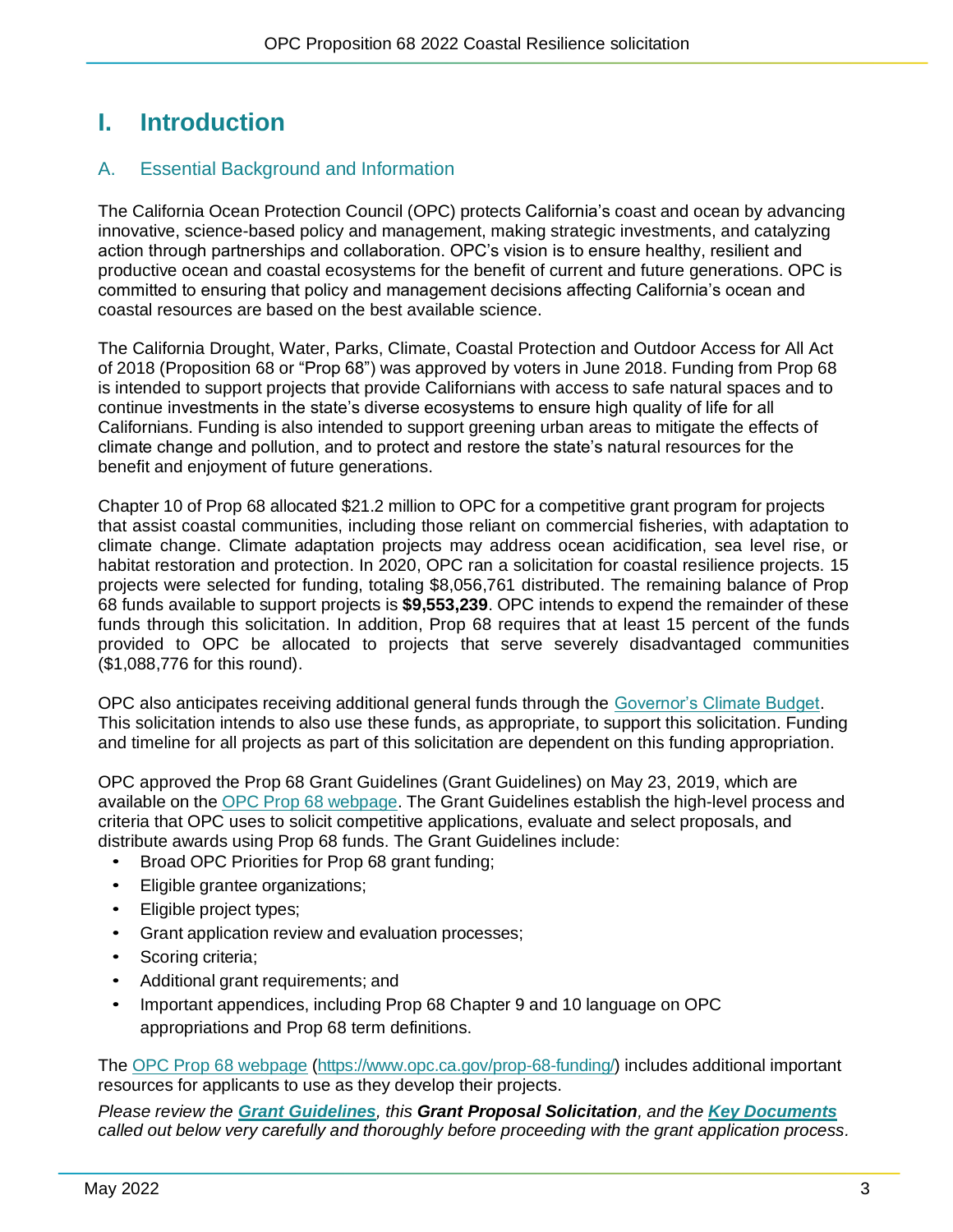# <span id="page-3-0"></span>B. Solicitation Overview

#### **Funding Information**

The funding information for this Round 2 solicitation is as follows:

- Anticipated Funding Available in this round: \$9,553,239
- Minimum and Maximum Award Amounts: \$500,000<sup>1</sup> \$5,000,000
- Maximum Project Length: 3 years
- Letter of Intent Due: June 13, 2022

#### **Solicitation Schedule**

The schedule for this solicitation is as follows:

| <b>Activity</b>                                           | <b>Time Period</b>       |
|-----------------------------------------------------------|--------------------------|
| <b>Grant Proposal Solicitation Released</b>               | May 5, 2022              |
| <b>Informational Webinar</b>                              | May 19, 2022 at 2:00 pm  |
| Office Hours (Open Q&A Session)                           | May 25, 2022 at 10:00 am |
| Letter of Intent Due                                      | June 13, 2022            |
| Application Review and Evaluation                         | June 14 - July 13, 2022  |
| Selected Applicants Invited to Submit Full Proposal       | July 14, 2022            |
| <b>Full Proposal Due</b>                                  | August 26, 2022          |
| Application Review and Evaluation                         | Aug 29 - Oct 14, 2022    |
| Select proposals invited for interview or site visit      | Oct 17 - Nov 4, 2022     |
| OPC staff recommend selected projects to OPC for approval | December 8, 2022         |
| Approved projects finalize workplans and grant agreements | Quarter 1, 2023          |

Grants made through this solicitation process must be approved at an OPC Council meeting. The specific meeting when a grant will be considered depends on project readiness and staff capacity. For relevant projects, the California Environmental Quality Act (CEQA) must be complete before a project can be brought by staff to the OPC for consideration.

<sup>1</sup>OPC prefers projects at this minimum, however OPC has discretion to consider projects between \$250,000 - \$500,000 if strongly aligned with solicitation priorities.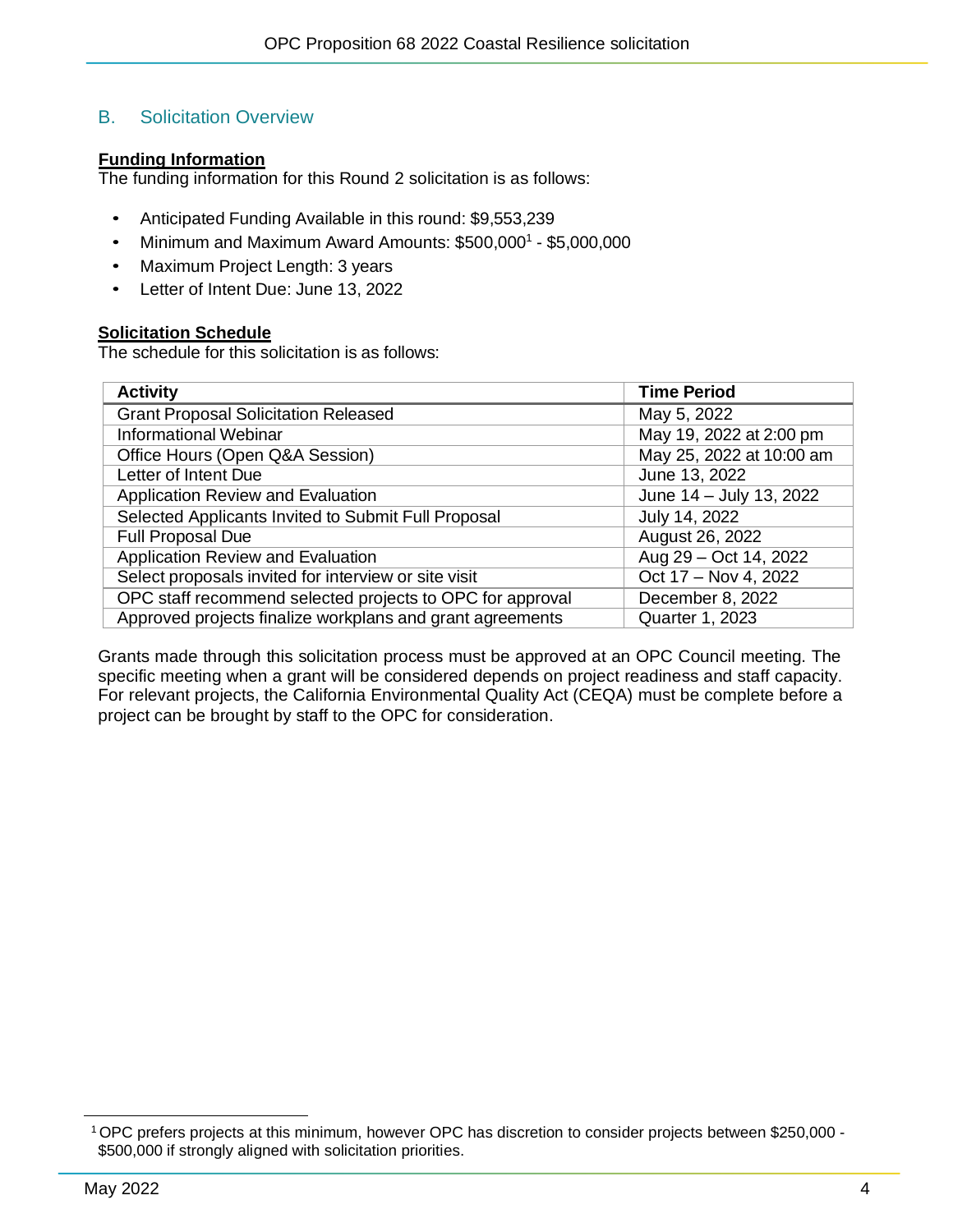# <span id="page-4-0"></span>**II. Solicitation Priorities**

# <span id="page-4-1"></span>A. Building Resilience on the Coast

**The overall goal of this solicitation is to build resilience on the coast to assist coastal communities in preparing for and adapting to the impacts of sea-level rise (SLR). Projects must be either research-based or provide on-the-ground resilience to climate change through restoration and/or habitat enhancement.** Applications submitted in response to this solicitation should advance implementation of the OPC's [Strategic Plan to Protect California's Coast and Ocean 2020-](http://www.opc.ca.gov/webmaster/ftp/pdf/agenda_items/20200226/OPC-2020-2025-Strategic-Plan-FINAL-20200228.pdf) [2025](http://www.opc.ca.gov/webmaster/ftp/pdf/agenda_items/20200226/OPC-2020-2025-Strategic-Plan-FINAL-20200228.pdf) (Strategic Plan). Projects should identify and demonstrate quantitative progress in implementing Strategic Plan targets. All projects must benefit the coastal or San Francisco Bay region**.** OPC will fund at least one project from each of the priority areas described below.

To be competitive, applicants must demonstrate how their projects meet the evaluation criteria listed in section IV below.

#### <span id="page-4-3"></span>**Key Documents guiding OPC priorities for this solicitation include:**

- Strategic Plan to Protect [California's](http://www.opc.ca.gov/webmaster/ftp/pdf/agenda_items/20200226/OPC-2020-2025-Strategic-Plan-FINAL-20200228.pdf) Coast and Ocean 2020-2025
- [State Agency Sea-Level Rise Action Plan for California](https://www.opc.ca.gov/webmaster/_media_library/2022/02/Item-7_Exhibit-A_SLR-Action-Plan-Final.pdf)
- [Toward Natural Shoreline Infrastructure to Manage Coastal Change in California](https://www.energy.ca.gov/sites/default/files/2019-12/Oceans_CCCA4-CNRA-2018-011_ada.pdf)
- [Toxic Tides Fact Sheet](https://sites.google.com/berkeley.edu/toxictides/home?authuser=0)

## <span id="page-4-2"></span>B. Priority Project Types

#### **Research-based Projects**

Research projects that are designed at a statewide scale with replicable methods and linked with research questions or monitoring components to inform future projects and adaptative management strategies that will lead to best management practices will be prioritized. When appropriate, projects are encouraged to include a stakeholder advisory group to coordinate and provide project guidance. Priority areas for research-based projects should further our understanding of the impacts of climate change, especially SLR, and focus on the following 3 topic areas: **coastal habitat mapping, contaminated sites,** and **socio-economic impacts**. It is anticipated that proposals will focus on one of the priority areas, however proposals that include components of multiple focus areas will be considered.

#### *Coastal Habitat Mapping*

Research-based projects that feature coastal habitat mapping should focus on the mapping and tracking of shifts in coastal ecosystems expected as a result of sea-level rise, such as changes in habitat availability/quality, species composition, or other important ecosystem attributes. Priority coastal habitats for assessment include wetlands, eelgrass, beaches, dunes, and rocky intertidal. Projects should build on previous work, such as the California Aquatic Resource Inventory [\(CARI\)](https://www.sfei.org/cari), which provides a baseline statewide coastal habitats inventory, and contribute to long-term understanding and monitoring of habitat change using a scalable and replicable approach. Projects may utilize a variety of mapping technologies such as remote sensing or drones. Projects that incorporate validation or calibration of remote sensing data will also be prioritized. Resolution of mapping output should be appropriate for tracking ecosystem shifts, habitat extent and variability through time at a regional or statewide scale. Higher resolution methodologies applicable at a site scale will also be considered.

#### *Contaminated Sites*

Research-based projects that feature contaminated sites should build on previous research, such as the [Toxic Tides program,](https://sites.google.com/berkeley.edu/toxictides/home?authuser=0) which identified contaminated sites, including power plants, refineries,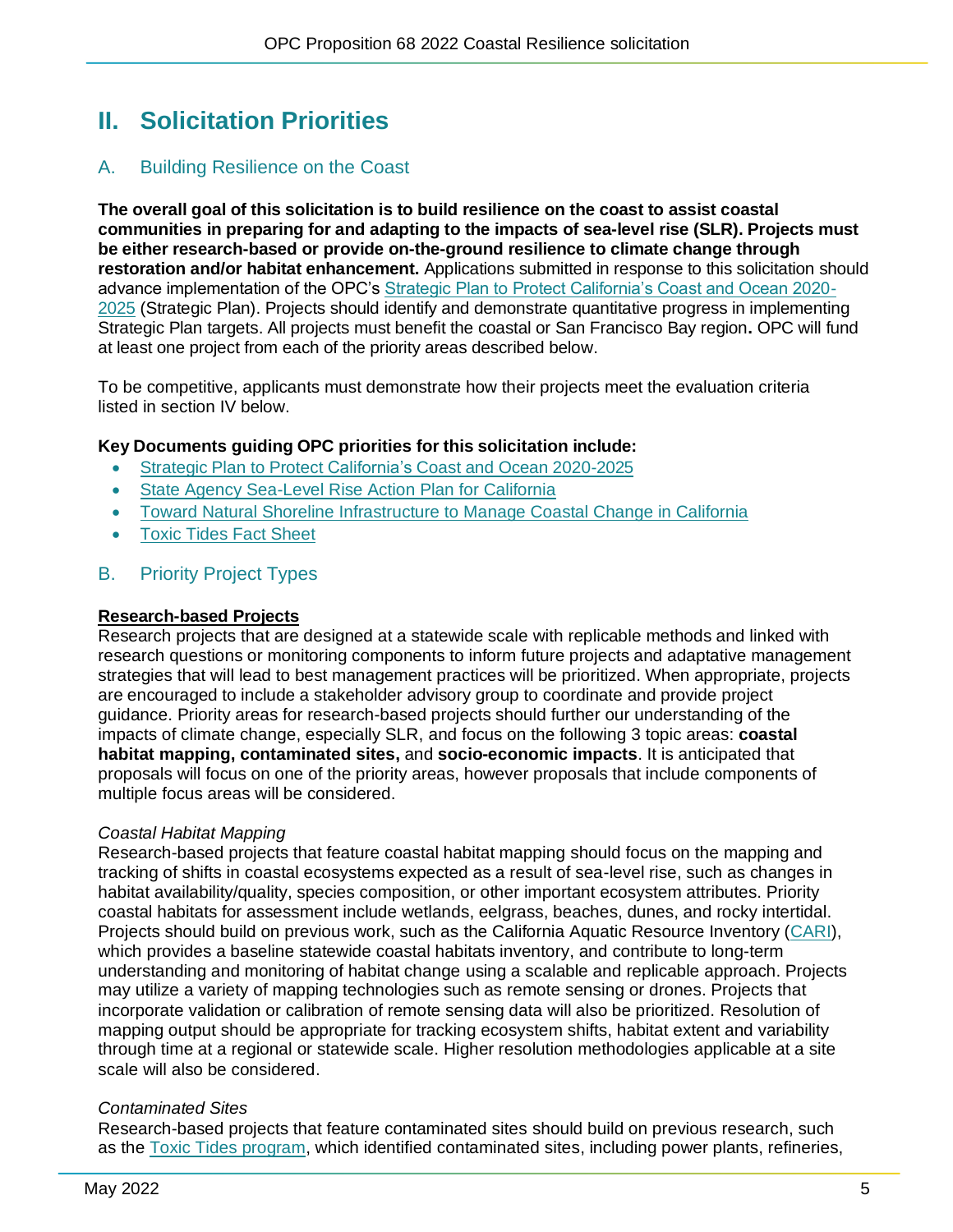industrial facilities, landfills and incinerators, cleanup sites, refineries, and hazardous waste (hazardous waste treatment and disposal) sites, vulnerable to sea-level rise and their proximity to disadvantaged communities. The [OPC Strategic Plan](http://www.opc.ca.gov/webmaster/ftp/pdf/agenda_items/20200226/OPC-2020-2025-Strategic-Plan-FINAL-20200228.pdf) also calls for further work understanding and characterizing contaminated sites. Project types must be at the community-wide, regional, or statewide scale. Examples may include the following topic areas:

- Inventory, characterization, prioritization, evaluation and/or assessment of contaminated sites vulnerable to sea-level rise and flooding, and how they may be affected by future impacts
- Improved understanding of the impacts of SLR on groundwater below or near contaminated sites, including an inventory of other efforts/tools/methodologies to address this issue and their effectiveness
- Inventory, mapping, analysis, and/or recommendations for addressing the needs of disadvantaged communities vulnerable to pollution from contaminated sites subject to SLR flooding
- Inventory of existing infrastructure and natural habitats and assessment of their reliability/ performance in providing protection against flooding/inundation as a result of SLR or groundwater rise near contaminated sites

#### *Socio-economic Impacts of SLR*

OPC is also seeking research to further our understanding of the social and economic impacts of SLR on coastal communities at a regional or statewide scale. Research outcomes should increase public awareness of the economic and social impacts of SLR for the next 50-100 years. This may include socio-economic analyses, such as identifying and characterizing community vulnerability to SLR, impacts to access of coastal habitats, community-based research for effective SLR adaptation communications, and/or impacts to coastal tourism. OPC will prioritize projects that directly involve and/or develop findings that have a meaningful impact for diverse populations, including California Native American tribes and tribal communities (refer to Section C. [Projects that Benefit Diverse](#page-6-1)  [Populations](#page-6-1) for more). OPC is also interested in research performed at a statewide scale with findings that lead to policy recommendations. All research outcomes, regardless of local/regional or statewide scale, must be relevant and applicable to inform future policy development.

#### **Implementation Projects**

Implementation projects should improve coastal resiliency and address the impacts of SLR through nature-based strategies. Projects must demonstrate resilience to sea levels projected for 2100. SLR impacts may include coastal erosion and beach loss, habitat degradation and fragmentation, and flooding and damage to infrastructure and facilities. Nature-based strategies should protect, sustainably manage, and restore natural or modified ecosystems through an adaptive capacity with biodiversity multi-benefits. Example projects include:

- Living shorelines on a local and/or regional scale to build coastal resiliency
- Utilization of a managed retreat approach to address the impacts of SLR
- Wetland, intertidal, or beach restoration/protection for the purpose of improving coastal resiliency
- Beneficial sediment reuse for the restoration and enhancement of coastal habitats (excluding nourishment) (match requirement 50/50)
- Acquisition projects that strengthen coastal resiliency, especially through habitat migration and protection of upland areas, conservation easements, and/or ecocultural restoration

Examples for eligible projects include those that lead to capital outlay, such as preliminary and/or final design and engineering, implementation, and/or construction. For more details, see [Project Eligibility](#page-7-3) in Section III.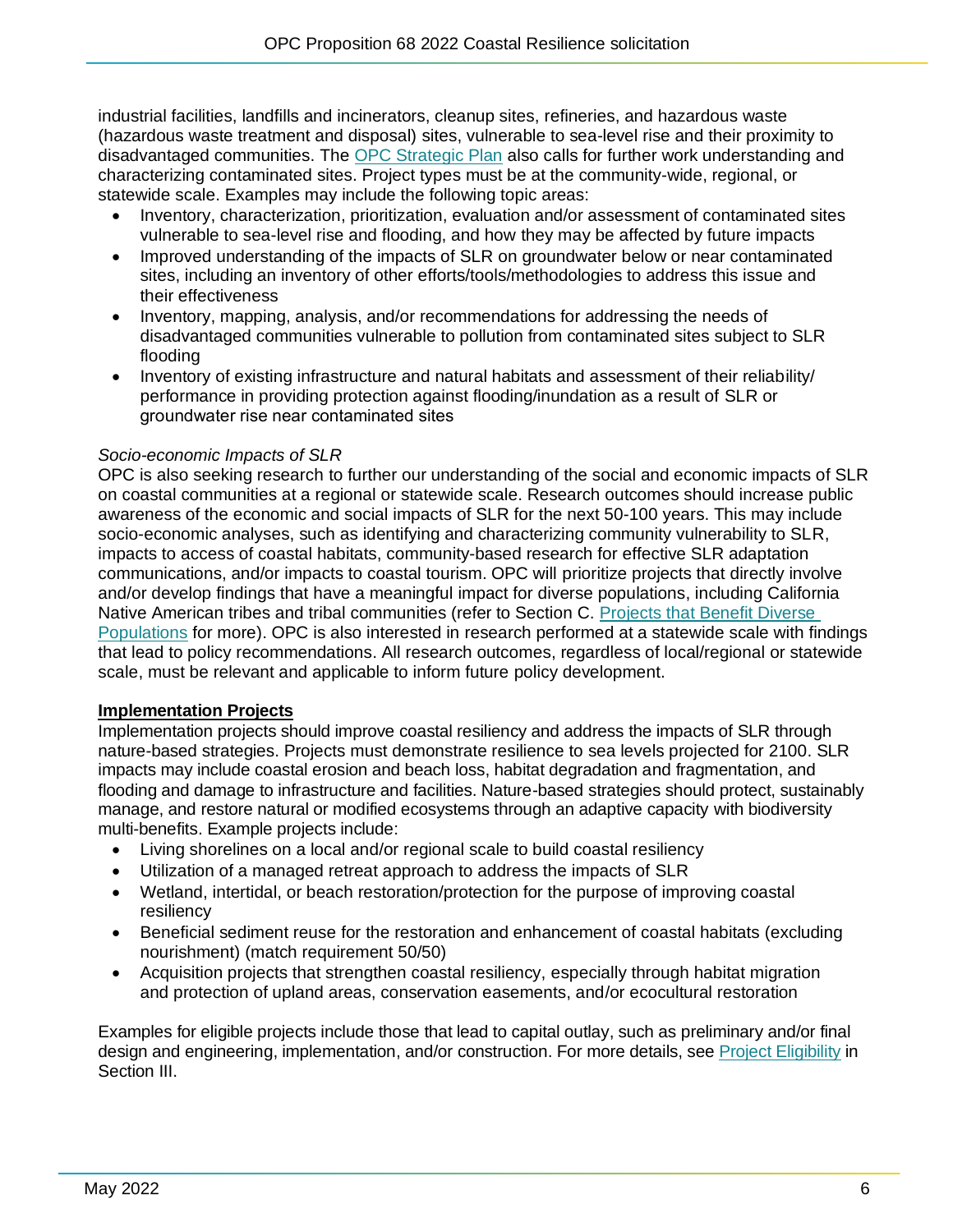# <span id="page-6-0"></span>C. Additional Project Characteristics

#### **Environmental Documents and Permitting**

OPC is required to comply with CEQA. Applicants must consider whether their proposed project will require an environmental impact report, negative declaration, or whether a CEQA exemption applies. How CEQA applies to the proposed project and the status of CEQA compliance must be addressed in the application. The project must also comply with applicable state and federal laws and regulations, including the National Environmental Policy Act (NEPA), and other environmental permitting requirements. Applicants are solely responsible for receiving and fulfilling all permitting requirements.

Governor Newsom signed Senate Bill (SB) 155, on September 23, 2021, adding Section 21080.56 to the California Public Resources Code. This section provides a new CEQA statutory exemption for fish and wildlife restoration projects that meet certain requirements. For more information on the new Statutory Exemption for Restoration Projects (SERP) process, please see the California Department of Fish and Wildlife's Cutting the Green Tape SERP webpage at <https://wildlife.ca.gov/Cutting-Green-Tape/SERP> or email CDFW staff at [RestorationPermitting@wildlife.ca.gov](mailto:RestorationPermitting@wildlife.ca.gov) for questions.

#### **Research and Implementation projects**

All projects funded through this solicitation must provide long-term benefits to the state; "long-term benefits" are generally considered to be a minimum of 15 to 30 years. Pilot projects or scientific research projects should provide information, data, and lessons learned that would be valuable to the state over the long term.

Applications for projects that generate data should include in their application any statewide data management system(s) that data from their project may be integrated into, and how this integration will occur. The California Natural Resources Agency (CNRA) open data platform will serve as the formal vehicle for delivery of all data associated with OPC-funded projects. For more information on project data sharing requirements, please see the Prop 68 Grant Guidelines, section 7.4.

#### <span id="page-6-1"></span>**Projects that Benefit Diverse Populations<sup>2</sup>**

OPC prioritizes projects that demonstrate meaningful and direct benefits to diverse populations, particularly minority, low-income, and disabled populations and tribal communities. OPC also prioritizes projects that demonstrate significant benefits to communities disproportionately burdened by environmental injustice and those historically excluded from decision-making processes.

Prop 68 specifically requires OPC to spend 15% of Prop 68 funds on projects that directly benefit severely disadvantaged communities, defined as a community with a median household income less than 60% of the statewide average. A disadvantaged community is defined as a community with an annual median household income that is less than 80% of the statewide annual median household income. To determine whether a project is located within or near a disadvantaged or severely disadvantaged community, please use the California State Parks Community FactFinder map viewer: https:/[/www.parksforcalifornia.org/communities. A](http://www.parksforcalifornia.org/communities)pplicants should provide a map and written description of the project's geographical proximity to specific disadvantaged communities; a screenshot of the project location on the FactFinder map viewer will satisfy this requirement. Generally, OPC considers projects that are within a ½ mile of a disadvantaged or severely disadvantaged community to be "near" the community.

 $2$  Prop 68 is intended to promote diversity and inclusion, and thus, encourages OPC to give favorable consideration to projects that provide benefits to diverse populations, particularly minority, low-income, and disabled populations and tribal communities.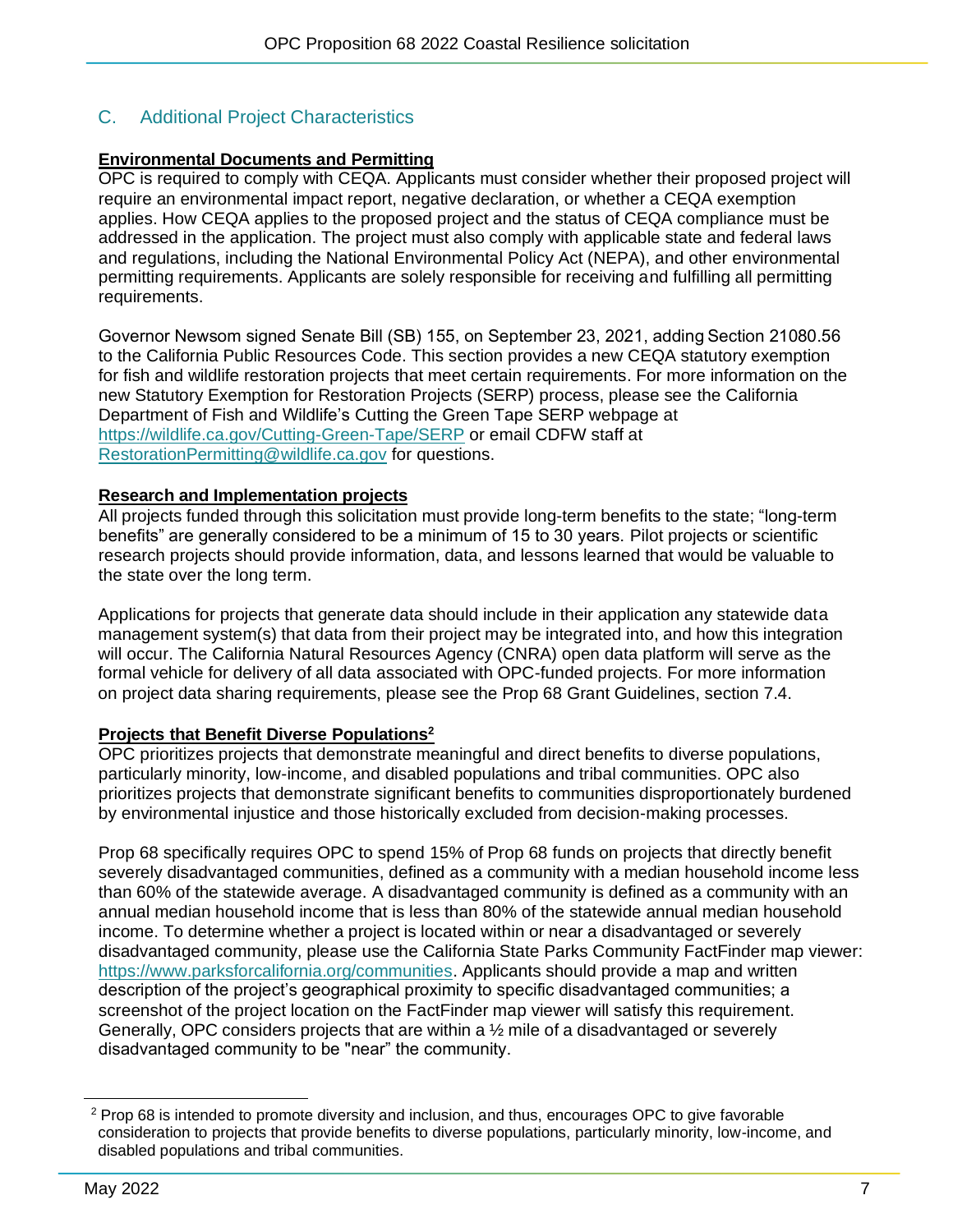OPC will use its discretion to determine whether proposed projects benefit communities and expects applicants to describe and justify how the community is served by the proposed project. Projects can demonstrate intentional community benefits through describing community partnerships and collaboration, community workforce employment, and other forms of [meaningful](https://scc.ca.gov/files/2020/06/Tips-for-Meaningful-Community-Engagement.pdf)  [community engagement.](https://scc.ca.gov/files/2020/06/Tips-for-Meaningful-Community-Engagement.pdf)

# <span id="page-7-0"></span>**III. Application Process and Requirements**

# <span id="page-7-1"></span>A. Grant Eligibility

#### **Eligible Grantees**

Applicants that are eligible to apply for Prop 68 funding from OPC consist of:

- Local, state and federal agencies;
- Public or private universities;
- Nonprofit organizations (must be a 501(c)(3) as verified by the Internal Revenue Service)
- Private entities
- California Native American tribes, including federally recognized Native American Tribes and non-federally recognized Native American tribes included on the contact list maintained by the Native American Heritage Commission

Please be aware that OPC cannot enter into a grant agreement without governing board approval or other verification that applicant can accept funding from the state. Applicants will be expected to submit this verification before grant execution.

#### <span id="page-7-3"></span>**Project Eligibility**

To be eligible for this round of Prop 68 funding, projects must advance at least one of the purposes of Chapter 10 of Prop 68. Additionally, Prop 68 funds must be spent consistent with the General Obligation Bond Law, Government Code §16727. In general, this means projects must provide longterm benefits to the state; "long-term benefits" are generally considered to be a minimum of 15 to 30 years. Additionally, for implementation projects, they must entail the construction or acquisition of capital assets and/or activities that are incidentally but directly related to site-specific construction or acquisition, such as design and engineering.

However, this round of Prop 68 funding will not fund planning components for any implementation projects. For example, the following planning components will not be eligible for funding: conceptual design plans, feasibility, preliminary project scoping, and project-related monitoring. OPC [Prop 68](https://opc.ca.gov/webmaster/_media_library/2019/06/OPC-Prop-68-Grant-Guidelines_FINAL.pdf)  [Grant Guidelines](https://opc.ca.gov/webmaster/_media_library/2019/06/OPC-Prop-68-Grant-Guidelines_FINAL.pdf) do not allow funding for costs associated with environmental permitting. OPC has additional information on eligible and ineligible projects in the [Prop 68 Grant Guidelines](https://opc.ca.gov/webmaster/_media_library/2019/06/OPC-Prop-68-Grant-Guidelines_FINAL.pdf) under section 2.4 and 2.5.

# <span id="page-7-2"></span>B. Letter of Intent Phase

Applicants must submit a completed Letter of Intent (LOI) package in response to this solicitation. The deadline for submission is **June 13, 2022**. The LOI is the first phase of the grant application process describing the project proposal and will only be accepted during the solicitation period. Applicants should use the templates, forms and instructions provided on the [OPC Prop 68 webpage](https://www.opc.ca.gov/prop-68-funding/) for their submission. The LOI is intended to provide a **brief** summary of the proposed project and should be no more than 8 pages total, including responses to questions, text, a preliminary budget table and one table for the project timeline (all included within the LOI template).

Please note that although OPC's Prop 68 Grant Guidelines state that applications should be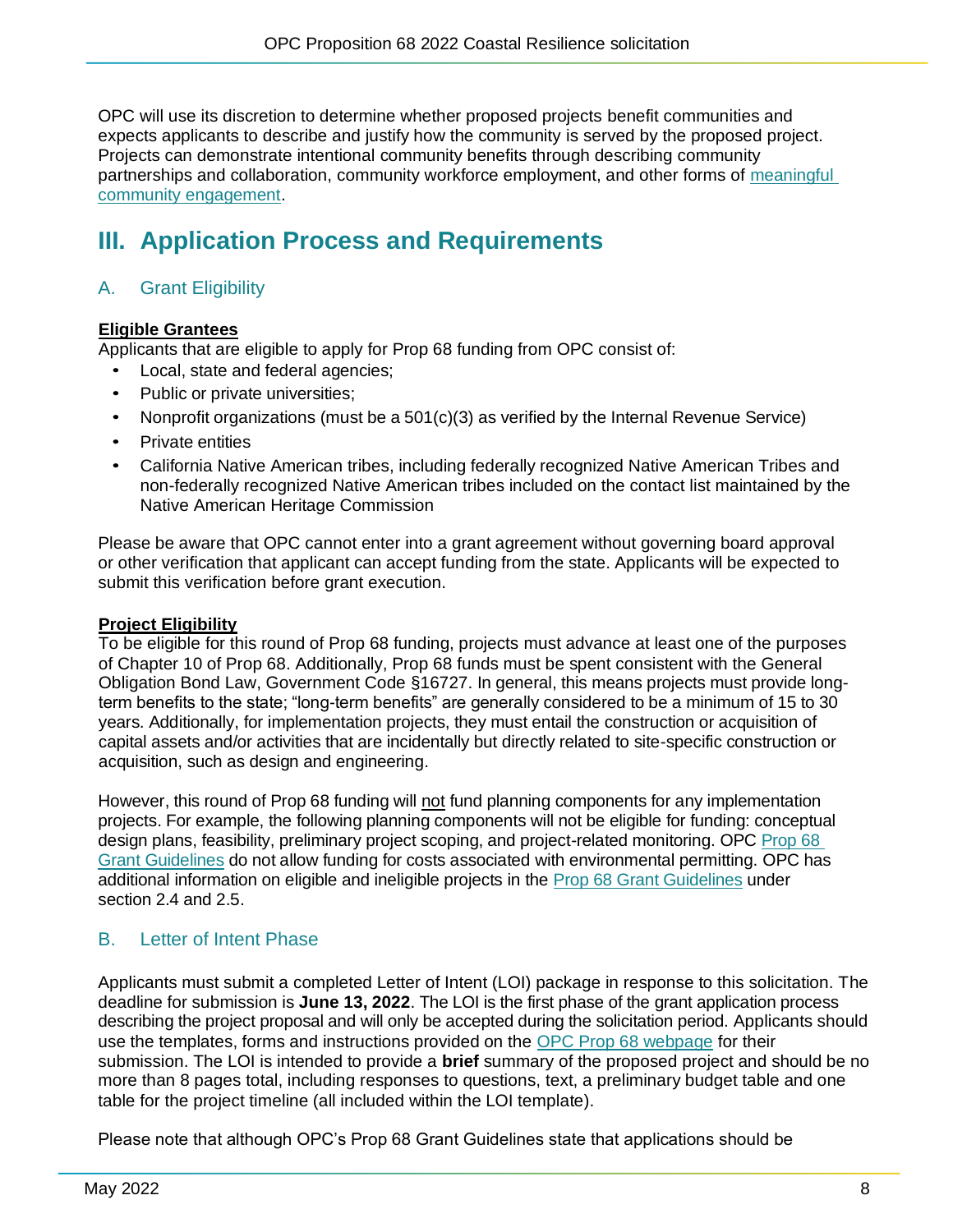submitted online through the System for Online Application Review (SOAR), OPC is not requiring the use of SOAR for this solicitation in order to increase accessibility and ease of submittal for applicants.

#### **Applicants must submit a Letter of Intent by 5:00 PM on June 13, 2022 to be eligible to submit a full proposal.**

Applicants must complete the following steps:

- Carefully review the OPC Prop 68 Grant Guidelines and this entire Grant Proposal Solicitation.
- Download Letter of Interest template from the [OPC Prop 68 webpage](https://www.opc.ca.gov/prop-68-funding/) and complete per instructions (no other forms from the Prop 68 webpage are needed at this stage).
- Submit Letter of Interest (including any maps/photos/attachments) to [prop68@resources.ca.gov](mailto:prop68@resources.ca.gov) with the subject "Prop 68 Application – [Your Organization]".

# <span id="page-8-0"></span>C. Solicitation Webinar and Pre-proposal Office Hours

OPC will hold an informational webinar on May 19, 2022 from 2:00 – 3: 00 pm. The webinar will discuss the solicitation process and receive questions from prospective applicants. If you want to attend the webinar, please register here: [https://ca-water](https://ca-water-gov.zoom.us/meeting/register/tZYldOCqrj0vHdJ3h9iLv200En_23Et7lYGi)[gov.zoom.us/meeting/register/tZYldOCqrj0vHdJ3h9iLv200En\\_23Et7lYGi.](https://ca-water-gov.zoom.us/meeting/register/tZYldOCqrj0vHdJ3h9iLv200En_23Et7lYGi)

OPC staff will also be available for "office hours" on a webinar format to answer questions and provide technical assistance on May 25, 2022 from 10:00 – 11:00 am. Registration will be made available a week prior. For further questions, please contact: [prop68@resources.ca.gov](mailto:prop68@resources.ca.gov)

## <span id="page-8-1"></span>D. Letter of Intent Screening and Review

OPC staff will screen LOIs for completeness and project eligibility. If the LOI is incomplete, OPC has discretion to either return the LOI to the applicant or assist the applicant with gathering additional information and modifying the proposal to enable the application to pass the completeness screening. Eligibility screening will ensure:

- The applicant is an eligible entity;
- The project can be complete within the funding timeframe;
- The project addresses at least one of the Chapter 10 Purposes of Prop 68;
- The project consists of work that is eligible for bond funds under the General Obligation Bond Law, in terms of both project activities and long-term benefits; and
- The project does not have any planning component to be funded

LOIs that do not pass the completeness and eligibility screening process will not proceed to the scoring process. OPC expects that it will take a few weeks to review LOIs and anticipates inviting selected applicants to submit full proposals in July 2022. (Refer to the above **Solicitation Schedule** in section [B. Solicitation Overview](#page-3-0) for specific dates).

#### <span id="page-8-2"></span>E. Full Proposal Phase

Applicants invited to submit a full proposal will be provided with a Full Proposal template, specific instructions, and required forms to be completed at that time. Full proposals must include a more detailed scope of work, schedule, and budget for the project. Applicants are required to use the provided application template, which will be made available only to applicants invited to submit a full proposal. The full proposal will require a complete description of the project including, but not limited to: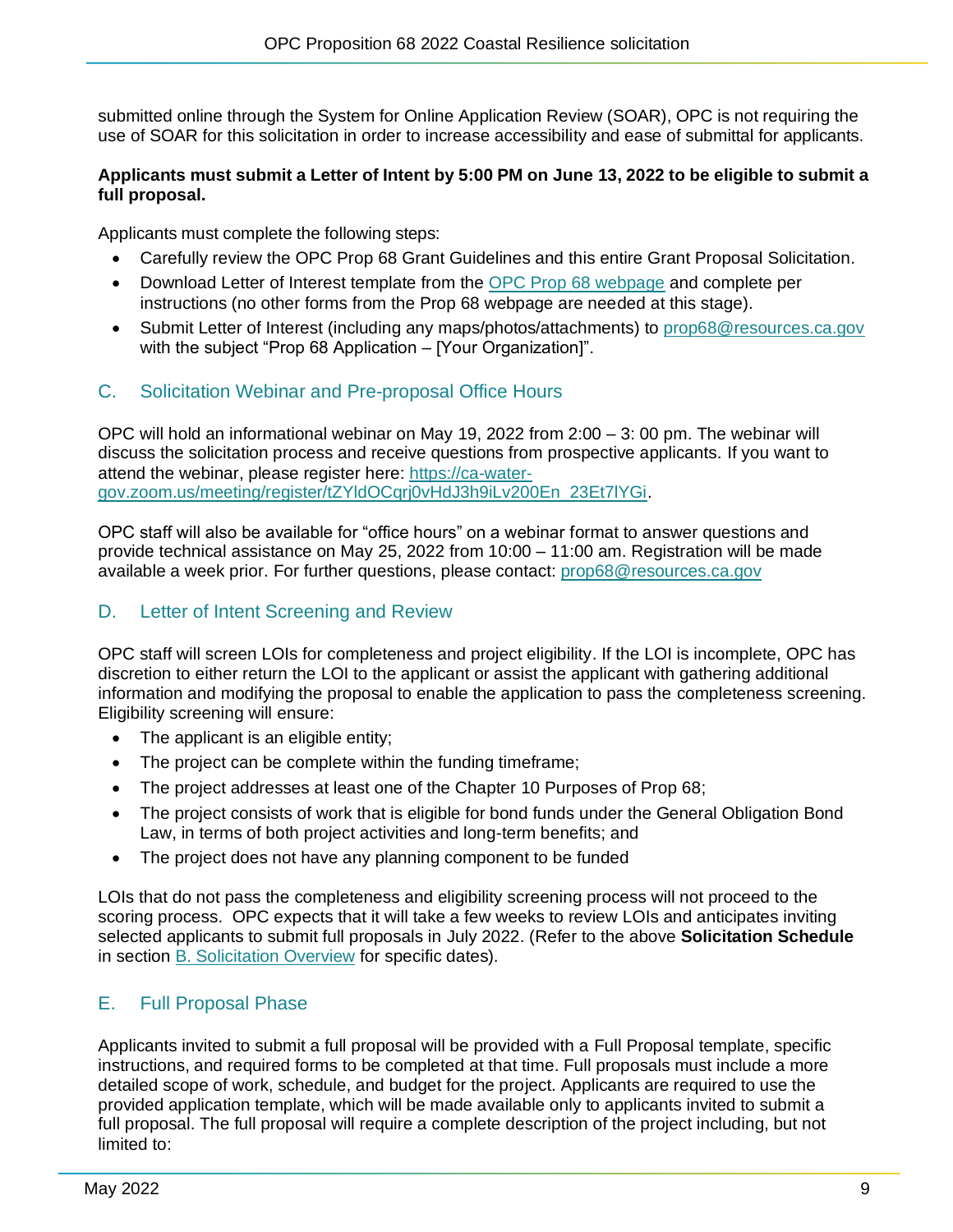- Detailed description of the proposed scope of work, including long-term results and outcomes.
- Project schedule with explicit task completion dates, including a clear depiction of timing of project phases and components
- Budget that is tied directly to the explicit task list that includes estimated rates, hours, equipment, and potential sub-contractors.
- Resumes or Curriculum Vitae of principal investigators or contractors, including previous projects that reflect sufficient aptitude in the project's focal area.
- Proof that all environmental compliance and permitting requirements will be met before the OPC Council considers approval of the project.
- Letters of support both from within and outside of the community where the project will take place.
- A completed Corps Consultation Review Document or other evidence of consultation with the California Conservation Corps and Local Certified Community Conservation Corps.
- Consistency with, and a description of, how the proposed project aligns with the intent behind Prop 68 and OPC's priorities.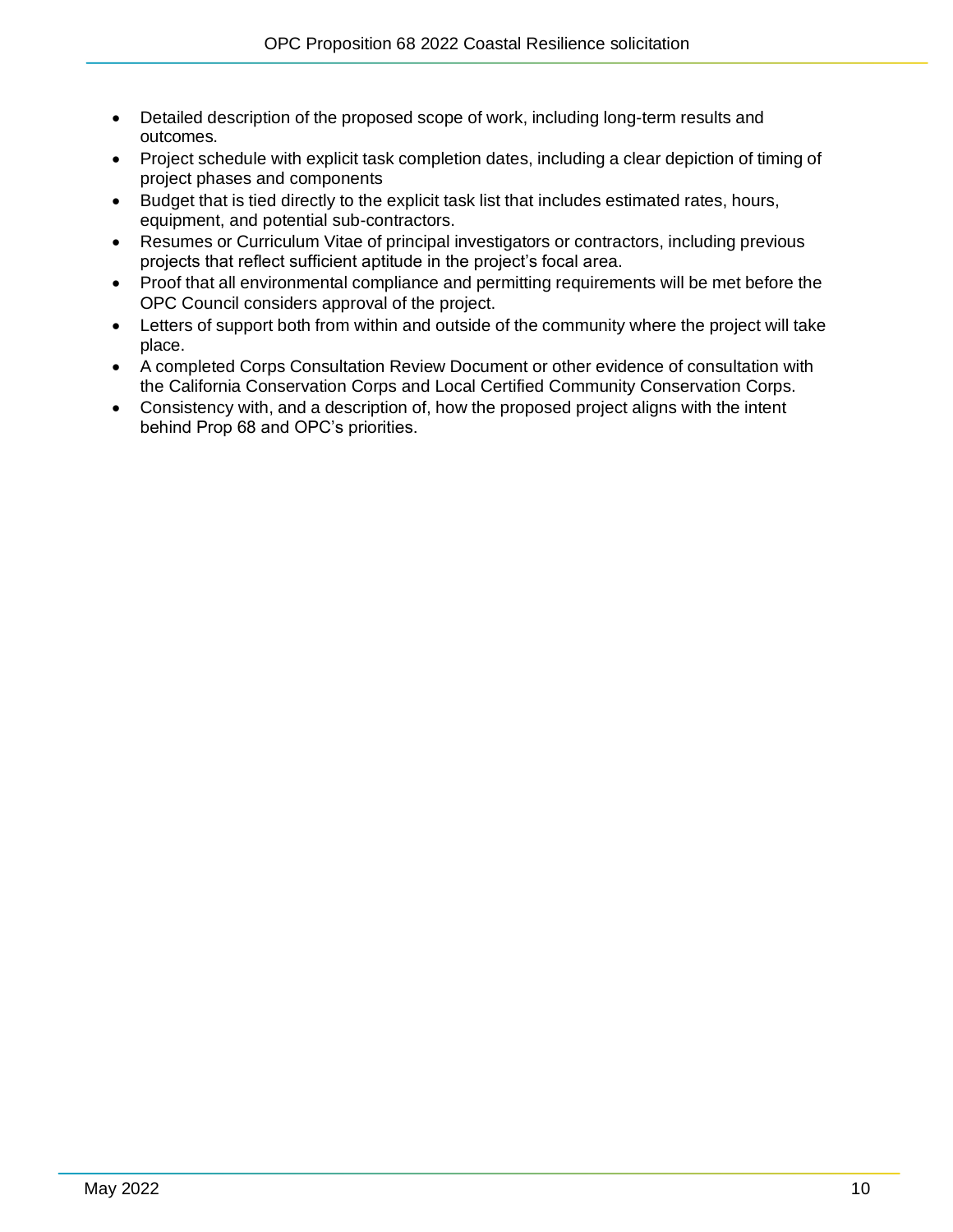# <span id="page-10-0"></span>**IV. Evaluation Criteria**

The evaluation criteria provided here will be used to score applications at the full proposal stage. The total points available for any application is 100. These criteria were included in the grant guidelines, and any sections referenced in the criteria refer to sections of the grant guidelines.

| <b>SCORING CRITERIA FOR PROPOSALS</b>                                                                                                                                                                                                                                                                                                                                                                                                                                                                                                                                                                                                                                                                                                                                                                                                                                                                                                                                                                                                                                              |               |
|------------------------------------------------------------------------------------------------------------------------------------------------------------------------------------------------------------------------------------------------------------------------------------------------------------------------------------------------------------------------------------------------------------------------------------------------------------------------------------------------------------------------------------------------------------------------------------------------------------------------------------------------------------------------------------------------------------------------------------------------------------------------------------------------------------------------------------------------------------------------------------------------------------------------------------------------------------------------------------------------------------------------------------------------------------------------------------|---------------|
| <b>Criteria</b>                                                                                                                                                                                                                                                                                                                                                                                                                                                                                                                                                                                                                                                                                                                                                                                                                                                                                                                                                                                                                                                                    | <b>Points</b> |
| <b>Clarity and Articulation. Sound Approach</b><br>Includes complete, reasonable and well thought out proposal elements, including<br>proposed scope of work (3 points), budget (3 points), and schedule (3 points).                                                                                                                                                                                                                                                                                                                                                                                                                                                                                                                                                                                                                                                                                                                                                                                                                                                               | 9             |
| <b>Project Management and Readiness</b>                                                                                                                                                                                                                                                                                                                                                                                                                                                                                                                                                                                                                                                                                                                                                                                                                                                                                                                                                                                                                                            |               |
| Applicant demonstrates capacity to execute project, including<br>Applicant demonstrates appropriate and necessary partnerships to complete<br>the project. The applicant shows that it can hire or contract with experienced<br>scientific staff in an area of specialty that would improve the potential success<br>of the underlying proposal. (2 points)<br>Applicant has existing infrastructure or administrative capacity, either in-house<br>$\bullet$<br>or through partnerships, to develop, manage and implement the project<br>successfully. (2 points)<br>Applicant has identified any permits or CEQA review that may be necessary to<br>complete the project, provides proof that those permits and CEQA documents<br>are already obtained/complete, and lays out a clear and reasonable approach<br>and timeline to receive permits and complete CEQA if they are not already<br>acquired. If the project does not require permits or CEQA review, the applicant<br>must provide sound reasoning to support the assertion that no permits are<br>needed. (2 points) | 6             |
| <b>Alignment with Prop 68</b><br>Applicant demonstrates how the project will advance the intent behind Prop 68, as<br>described in the findings and declarations in $PRC \S 80001(a)$ , including, but not limited<br>to, how the project will connect Californians with natural coastal landscapes.                                                                                                                                                                                                                                                                                                                                                                                                                                                                                                                                                                                                                                                                                                                                                                               | 8             |
| <b>Alignment with California's Climate Policies</b><br>Climate change is affecting the coast of California and has the potential to limit the<br>success of projects funded by OPC, if not taken into consideration. Applicant<br>describes how they have considered climate impacts and risks in the design or<br>development of their project, and how their project is resilient to those impacts. For<br>example, applicant identifies:<br>Specific adaptation strategies and specific actions to remedy identified climate-<br>related vulnerabilities and impacts.<br>How the project may provide or inform resilience benefits, or help ocean and<br>٠<br>coastal ecosystems to adapt to climate change, including which<br>recommendations from the 2018 Safeguarding California Plan the project<br>works to implement<br>How the project may generate Green House Gas (GHG) emission reductions<br>or carbon sequestration benefits                                                                                                                                      | 3             |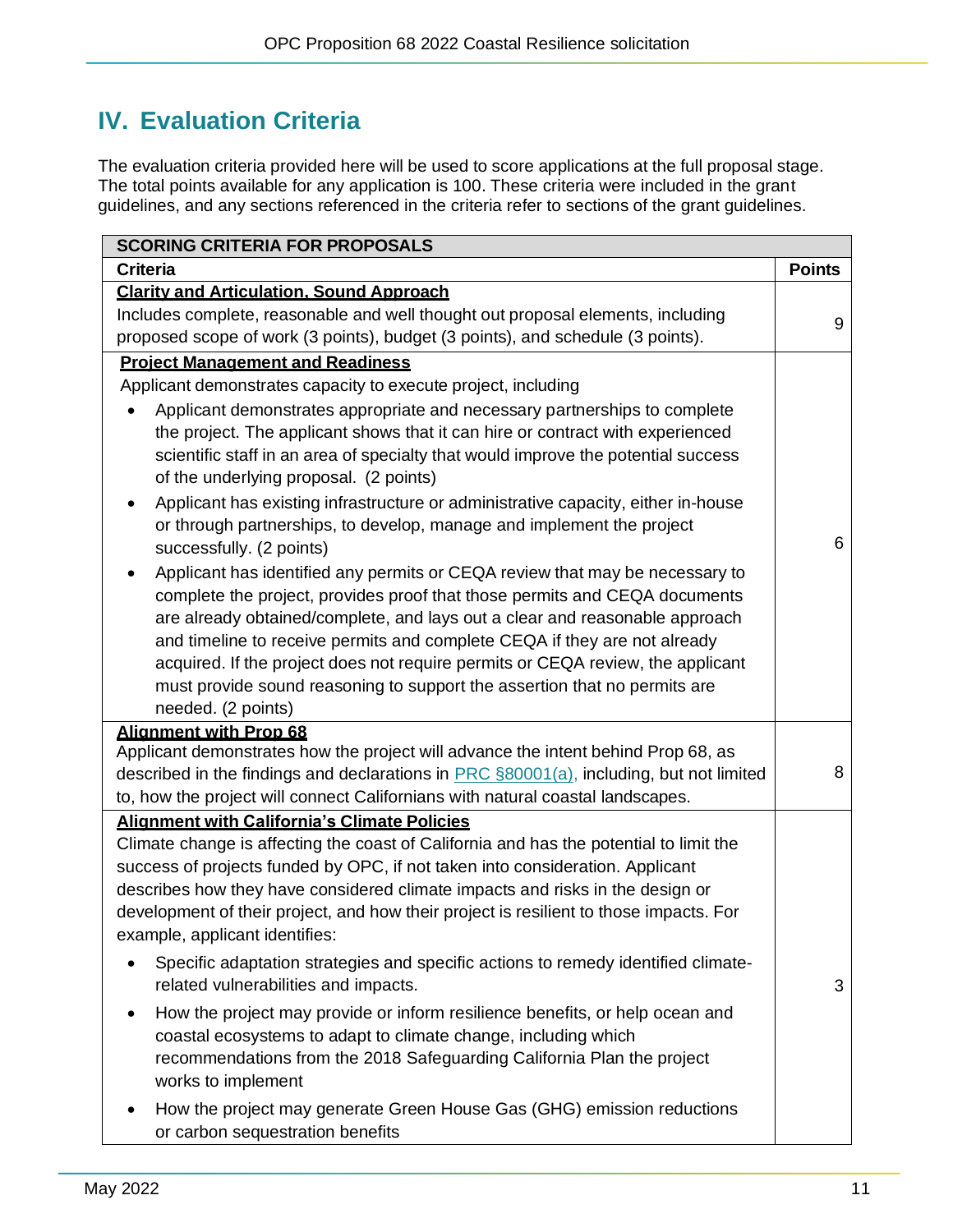| <b>Multi-benefits</b><br>Applicant demonstrates how the proposed project addresses multiple issues of priority<br>to OPC, as described in Section 1.4. (6 points)                                                                                                                                                                                                                                                                                                                         | 6 |
|-------------------------------------------------------------------------------------------------------------------------------------------------------------------------------------------------------------------------------------------------------------------------------------------------------------------------------------------------------------------------------------------------------------------------------------------------------------------------------------------|---|
| <b>Informing Management</b>                                                                                                                                                                                                                                                                                                                                                                                                                                                               |   |
| Applicant identifies how any research or project proposed would inform or enable the<br>state to better manage ocean and coastal ecosystems and resources, including<br>whether the project would develop innovative technology and tools and/or provide<br>needed monitoring or scientific data (6 points)                                                                                                                                                                               | 6 |
| <b>Disadvantaged Communities</b>                                                                                                                                                                                                                                                                                                                                                                                                                                                          |   |
| Applicant clearly explains how the project serves disadvantaged or severely<br>disadvantaged communities, as described in Section 2.7. Applicant provides the<br>distance between the project and a disadvantaged or severely disadvantaged<br>community and describes and justifies how the community is served by the proposed<br>project, including any opportunities the project provides for workforce education and<br>training, or contractor or job opportunities (8 points max). | 8 |
| Project serves a disadvantaged community (6 points)                                                                                                                                                                                                                                                                                                                                                                                                                                       |   |
| Project serves a severely disadvantaged community (8 points)                                                                                                                                                                                                                                                                                                                                                                                                                              |   |
| <b>Alignment with OPC's Technical Assistance Requirements</b>                                                                                                                                                                                                                                                                                                                                                                                                                             |   |
| Applicant demonstrates how the proposed project will provide a disadvantaged<br>community with technical assistance as described in the solicitation, (3 points) which<br>includes, but is not limited to:                                                                                                                                                                                                                                                                                |   |
| Capacity building to complete OPC's Prop 68 grant applications;                                                                                                                                                                                                                                                                                                                                                                                                                           | 3 |
| Technical expertise to support project planning and implementation;<br>٠                                                                                                                                                                                                                                                                                                                                                                                                                  |   |
| Education for disadvantaged communities consistent with the purposes of<br>$\bullet$<br>OPC's Prop 68 funding.                                                                                                                                                                                                                                                                                                                                                                            |   |
| <b>Effectiveness and Innovation</b>                                                                                                                                                                                                                                                                                                                                                                                                                                                       |   |
| Has a clear and reasonable method for measuring and reporting project<br>effectiveness (3 points)                                                                                                                                                                                                                                                                                                                                                                                         |   |
| Employs innovative methods or technologies or improves upon proven<br>methods or technologies to improve how the state manages ocean and coastal<br>resources. (2 points)                                                                                                                                                                                                                                                                                                                 | 5 |
| Methodoloav<br>Is consistent with best available science. Applicant demonstrates how relevant science<br>used is up-to-date and appropriate for projects for the specific topic, as well as the<br>feasibility of proposed work.                                                                                                                                                                                                                                                          |   |
| Contains technical/scientific merit (2 points)                                                                                                                                                                                                                                                                                                                                                                                                                                            | 6 |
| Project completion is feasible in the timeframe and with the budget requested<br>(2 points)                                                                                                                                                                                                                                                                                                                                                                                               |   |
| Determining project effectiveness is feasible and project has a high likelihood<br>to fulfill its stated goals and objectives (2 points)                                                                                                                                                                                                                                                                                                                                                  |   |
| <b>Community Support</b>                                                                                                                                                                                                                                                                                                                                                                                                                                                                  |   |
| Has both local community support and greater than local interest.                                                                                                                                                                                                                                                                                                                                                                                                                         |   |
| Project has local community support, as demonstrated by the submittal of<br>٠<br>letters of support with the application (2 points)                                                                                                                                                                                                                                                                                                                                                       | 8 |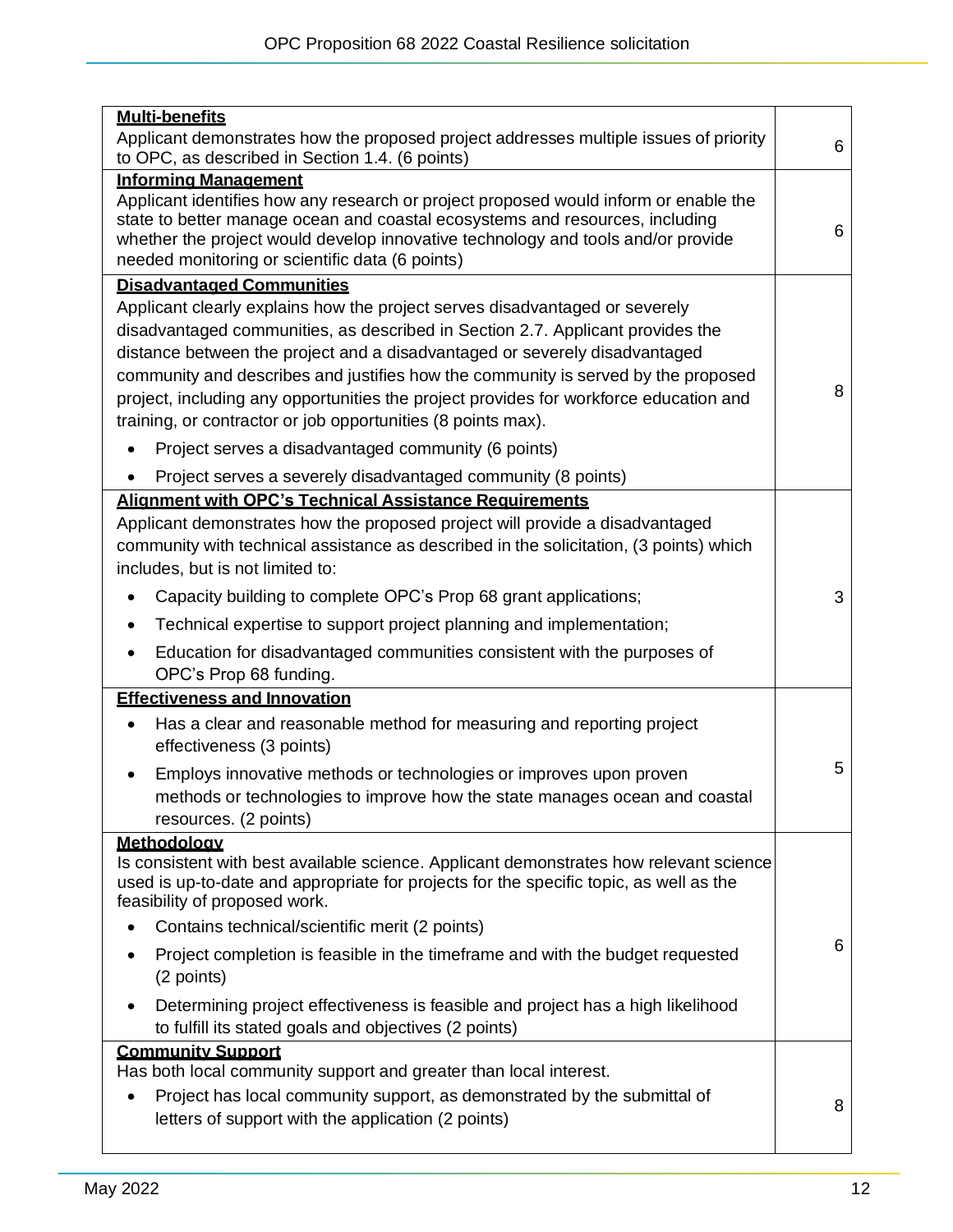| Applicants submit a community engagement plan that includes how applicants<br>$\bullet$<br>and partner organizations have worked with community stakeholders to design<br>the project, communicate about the project's results, or ensure long-term<br>maintenance of the project. The community engagement plan should provide<br>the information described in section 2.12 (4 points)<br><b>Partnerships</b> |         |  |
|----------------------------------------------------------------------------------------------------------------------------------------------------------------------------------------------------------------------------------------------------------------------------------------------------------------------------------------------------------------------------------------------------------------|---------|--|
| Applicant clearly identifies collaboration opportunities with government agencies,<br>either in project implementation or to inform the state's ocean management, including<br>Tribal Governments, the California Conservation Corps or Local Conservation Corps.<br>(2 points)<br>Applicant clearly identifies collaboration opportunities with conservation, science, or                                     |         |  |
| fishing organizations, and other partners. (2 points)<br>Leverage                                                                                                                                                                                                                                                                                                                                              |         |  |
| Project leverages private, federal or local funding sources. <sup>3</sup><br><b>Total Possible Points</b>                                                                                                                                                                                                                                                                                                      | 3<br>75 |  |

# **ADDITIONAL SCORING CRITERIA FOR OCEAN CLIMATE PROPOSALS (CHAPTER 10 FUNDING)**

| <b>Criteria</b>                                                                            |    |  |
|--------------------------------------------------------------------------------------------|----|--|
| <b>Alignment with OPC Priorities for Chapter 10 funding</b>                                |    |  |
| Applicant demonstrates how the proposed project aligns with OPC's priorities for its       |    |  |
| Chapter 10 funding, as described in $PRC \$ §80133(a), and the specific priorities         |    |  |
| outlined in the solicitation. Proposals receive up to 18 points for the project's direct   |    |  |
| relevance to the priorities listed below, and the specific priorities outlined in the      |    |  |
| solicitation. Applicant demonstrates how the proposed project addresses at least one       |    |  |
| of the following:                                                                          |    |  |
| Assisting coastal communities, including communities reliant on commercial<br>$\bullet$    | 18 |  |
| fisheries with adaptation to climate change.                                               |    |  |
| Ocean Acidification, hypoxia, or oxygen-minimum zones, including interactions<br>$\bullet$ |    |  |
| with local water quality.                                                                  |    |  |
| Sea Level Rise, including the development of local, regional, or statewide<br>$\bullet$    |    |  |
| adaptation planning, analyses and implementation.                                          |    |  |
| Habitat Restoration and Protection to adapt to or mitigate climate change,<br>$\bullet$    |    |  |
| including nature-based infrastructure.                                                     |    |  |
| <b>Alignment with OPCs Climate Change Program's Key Documents</b>                          |    |  |
| Applicant demonstrates that the project is aligned and consistent with OPC Climate         |    |  |
| Change Program's key documents, and with local planning efforts, such as climate           |    |  |
| mitigation and adaptation plans, Local Coastal Programs, Local Hazard Mitigation           |    |  |
| Plans, or other related planning efforts, as applicable (7 points).                        |    |  |
| <b>Total Possible Points</b>                                                               | 25 |  |

 $3$ Funds for completing an environmental review process such as CEQA are not considered matching